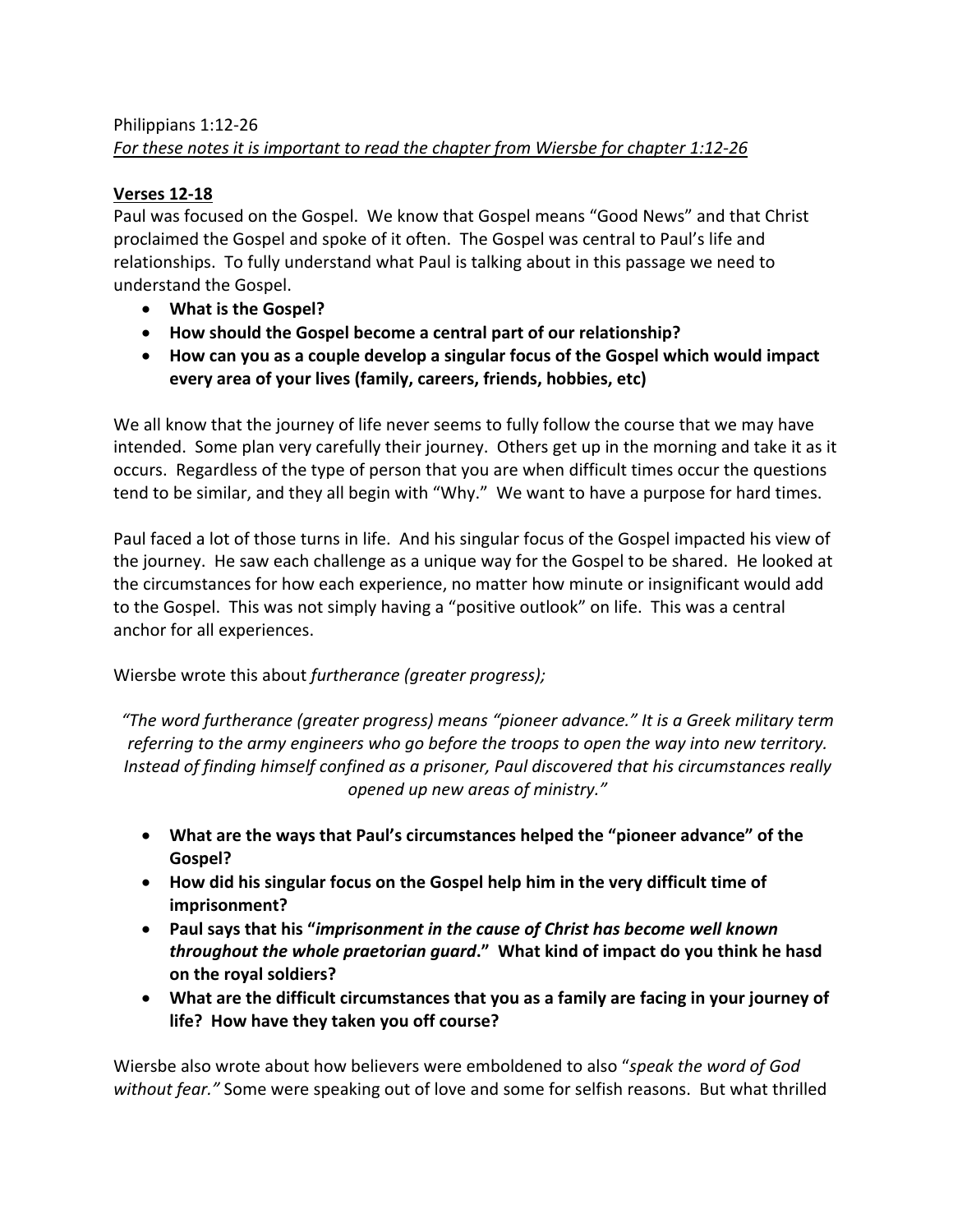Paul was that the basics of the Gospel was growing beyond him. And as Wiersbe points out speaking the Gospel is not preaching the Gospel. It is speaking about the Good News in the daily activities of life.

"*That word speak does not mean "preach." Rather, it means "everyday conversation."*

- **Is it possible for one spouse to have the Gospel be central to their life while the other spouse is focused on material gain?**
- **How would having the Gospel as your anchor help you to begin to understand your challenges in life?**
- **How is the Gospel part of your daily speak with each other and those around you?**
- **How does your difficult circumstances further the Gospel?**

## **Verses 19-20**

Paul viewed the Gospel as the central anchor for his life. He also believed that no matter what happened to him that the Gospel would grow not from his efforts but by God's use of His efforts. This is where the word "Rejoice" gains meaning. For Paul the ability to rejoice was a sure thing because no matter what happened the central focus of his life would always be accomplished. There are so many things that we want to achieve but they do not last in this world. The Gospel never fades.

- **Do you think that Paul clearly understood the full impact of his life? Did he need to understand the full impact of his life to be joyful?**
- **What have been some of your greatest "failures"? What have been some of your greatest accomplishments? How have they changed the world around You? How could having a "Gospel Perspective" impact your view of those failures and accomplishments?**
- **Are you raising your children with the "Gospel Perspective"?**
- **How would the "Gospel Perspective" impact your expectations of your spouse, children, friends, God?**

## **Verses 21-23**

"For to me, to live is Christ and to die is gain." is a verse that is familiar and often quoted. It is an amazing quote to ponder. It is clear that Paul clearly thrived on life and relationships. It also makes perfect sense for a guy who is focused on the Gospel. The ultimate fulfillment of the Good News is to leave the earth and fully experience Christ. The temporal fulfillment of the Good News is being able to live and share with others. Wiersebe uses the example of a telescope.

For verse 21 we need to have the assurance that Paul expresses in verse 22. Verse 22 is a verse that encourages every pastor in the ministry. As long as God has us living on this earth there **will** be fruitful ministry. In the context of church we have to determine the measure of "fruitful ministry." If our measure is incorrect then the purpose of living life loses meaning. It is the